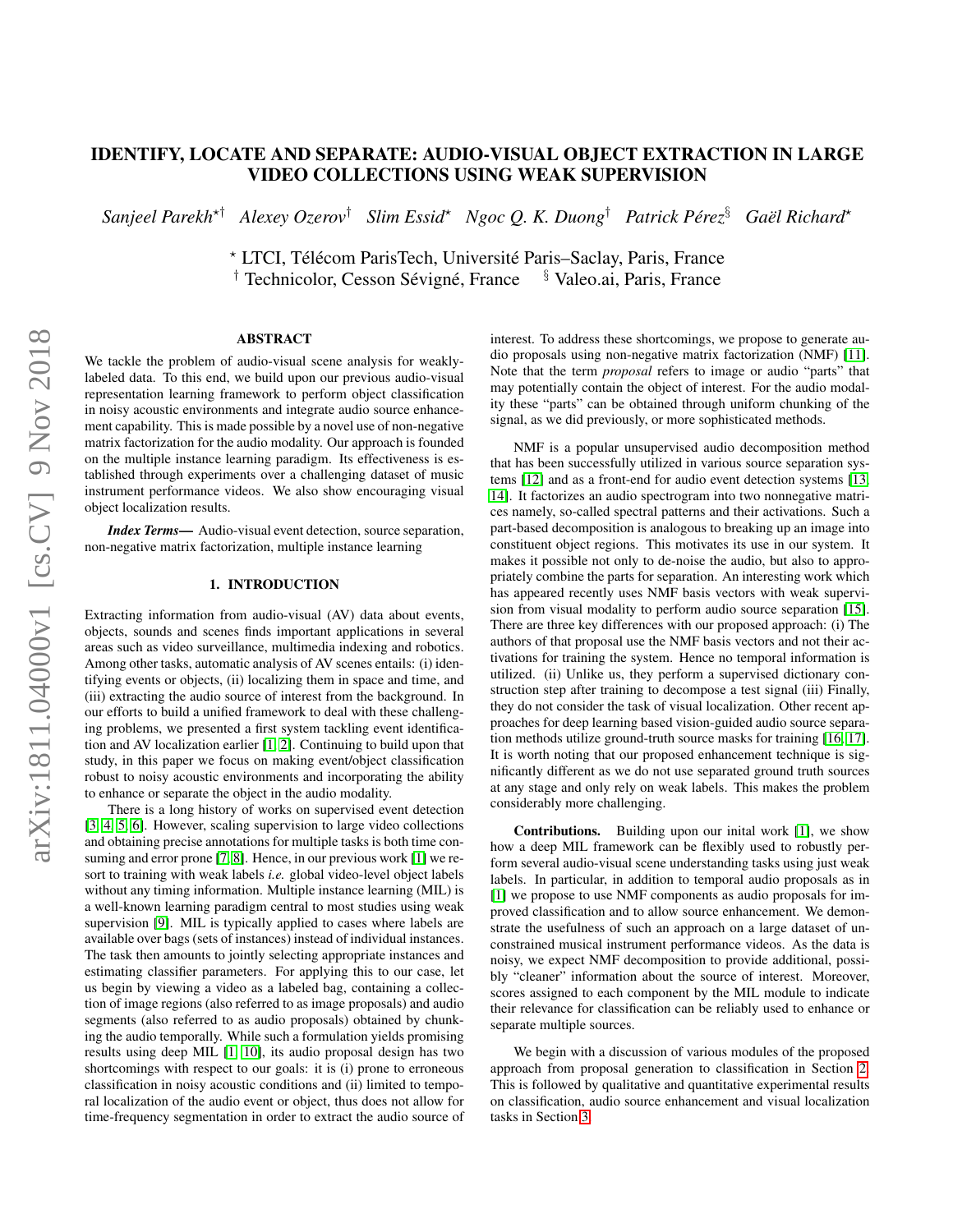

<span id="page-1-1"></span>Fig. 1. Proposed approach: Given a video, we consider the depicted pipeline to go from audio and visual proposals to localization and classification. For the visual modality box proposals are considered, while for audio temporal segments and/or NMF component proposals are utilized. Weights for each module are either trained from scratch (in yellow), fine-tuned (in green) or frozen (in blue) during training.

### 2. PROPOSED APPROACH

<span id="page-1-0"></span>The proposed approach is depicted in Fig. [1.](#page-1-1) We formulate the problem within a deep MIL framework. Each video is considered as a bag of visual and audio proposals. These proposals are fed to their respective feature extraction and scoring networks. The scores indicate relevance of each region or segment for a particular class. Their aggregation, as depicted in Fig. [1,](#page-1-1) allows video-level classification. In the following section we discuss proposal generation, feature extraction, scoring and training procedures in detail.

#### <span id="page-1-2"></span>2.1. System Details

Visual Proposals. As our goal is to localize spatially and temporally the most discriminative image region pertaining to a class, we choose to generate proposals over video frames sub-sampled at a rate of 1 frame per second. Class-agnostic bounding-box proposals are obtained using the well-known EdgeBoxes [\[18\]](#page-4-17) algorithm. To reduce the computational load and redundancy, the confidence score generated by this method is used to select top  $M_{\rm img}$  proposals from each sampled image. Hence, for a 10 sec. video, such a procedure would generate a list of  $M = 10 \times M_{\text{img}}$  region proposals.

A fixed-length feature vector,  $x_v(r_m; V) \in \mathbb{R}^{d_v}$  is obtained from each image region proposal,  $r_m$  in a video V, using a convolutional neural network altered with a region-of-interest (RoI) pooling layer. In practice, feature vectors  $x_v(\cdot)$  are passed through two fully connected layers, which are fine-tuned during training. Typically, standard CNN architectures pre-trained on ImageNet [\[19\]](#page-4-18) classification are used for the purpose of initializing network weights (see Section [3](#page-2-0) for implementation details).

Audio Proposals. We study two kinds of proposals:

1. Temporal Segment Proposals (TSP): Herein the audio is simply decomposed into  $T$  temporal segments of equal length,  $S = \{s_1, s_2, \ldots, s_T\}$ . These proposals are obtained by transforming the raw audio waveform into log-Mel spectrogram and subsequently chunking it by sliding a fixedlength window along the temporal axis. The dimensions of this window are chosen to be compatible with the base audio network (see Sec. [3\)](#page-2-0).

2. NMF Component Proposals (NCP): Using NMF we decompose audio magnitude spectrogram  $\mathbf{Q} \in \mathbb{R}_+^{F \times N}$  consisting of  $F$  frequency bins and  $N$  short-time Fourier transform (STFT) frames, such that,

$$
Q \approx WH, \tag{1}
$$

where  $\mathbf{W} \in \mathbb{R}_+^{F \times K}$  and  $\mathbf{H} \in \mathbb{R}_+^{K \times N}$  are interpreted as the nonnegative audio spectral patterns and their temporal activation matrices respectively. Here  $K$  is the total number of spectral patterns. To estimate  $W$  and  $H$  we minimize the Kullback-Leibler (KL) divergence using multiplicative update rules  $[11]$  where **W** and **H** are initialized randomly. We now apply NMF-based Wiener filtering, as in [\[20\]](#page-4-19), to an audio recording to decompose it into  $K$  tracks (also referred to as NMF components) each obtained from  $W_k$ ,  $H_k$ for  $k \in [1, K]$ , where  $\mathbf{W}_k$  and  $\mathbf{H}_k$  denote spectral patterns and activations corresponding to the  $k^{th}$  component, respectively. They can now be considered as proposals that may or may not belong to the class of interest. Specifically, we chunk each NMF component into temporal segments, which we call NMF Component proposals or NCPs. We denote the set of NCPs by  $\mathcal{D} = \{d_{k,t}\}\$ , where each element is indexed by the component,  $k \in [1, K]$  and temporal segment  $t \in [1, T]$ number. As the same audio network is used for both kinds of audio proposals, for each NMF component or track we follow the TSP computation procedure. However, this is done with a non-overlapping window for reducing computational load.

Proposals generated by both the aforementioned methods are passed through a VGG-style deep network known as vggish [\[21\]](#page-4-20) for base audio feature extraction. Hershey *et al*. introduced this state-of-the-art audio feature extractor as an audio counterpart to networks pre-trained on ImageNet for classification. vggish has been pre-trained on a preliminary version of YouTube-8M [\[22\]](#page-4-21) for audio classification based on video tags. It generates a 128 dimensional embedding  $x_a(s_t; V) \in \mathbb{R}^{128}$  for each input log-Mel spectrogram segment  $s_t \in \mathbb{R}^{96 \times 64}$  with 64 Mel-bands and 96 temporal frames. We fine-tune all the layers of vggish during training.

Proposal Scoring and Fusion. Having obtained representations for each proposal in both the modalities, we now score them with respect to classes using the two-stream architecture put forth by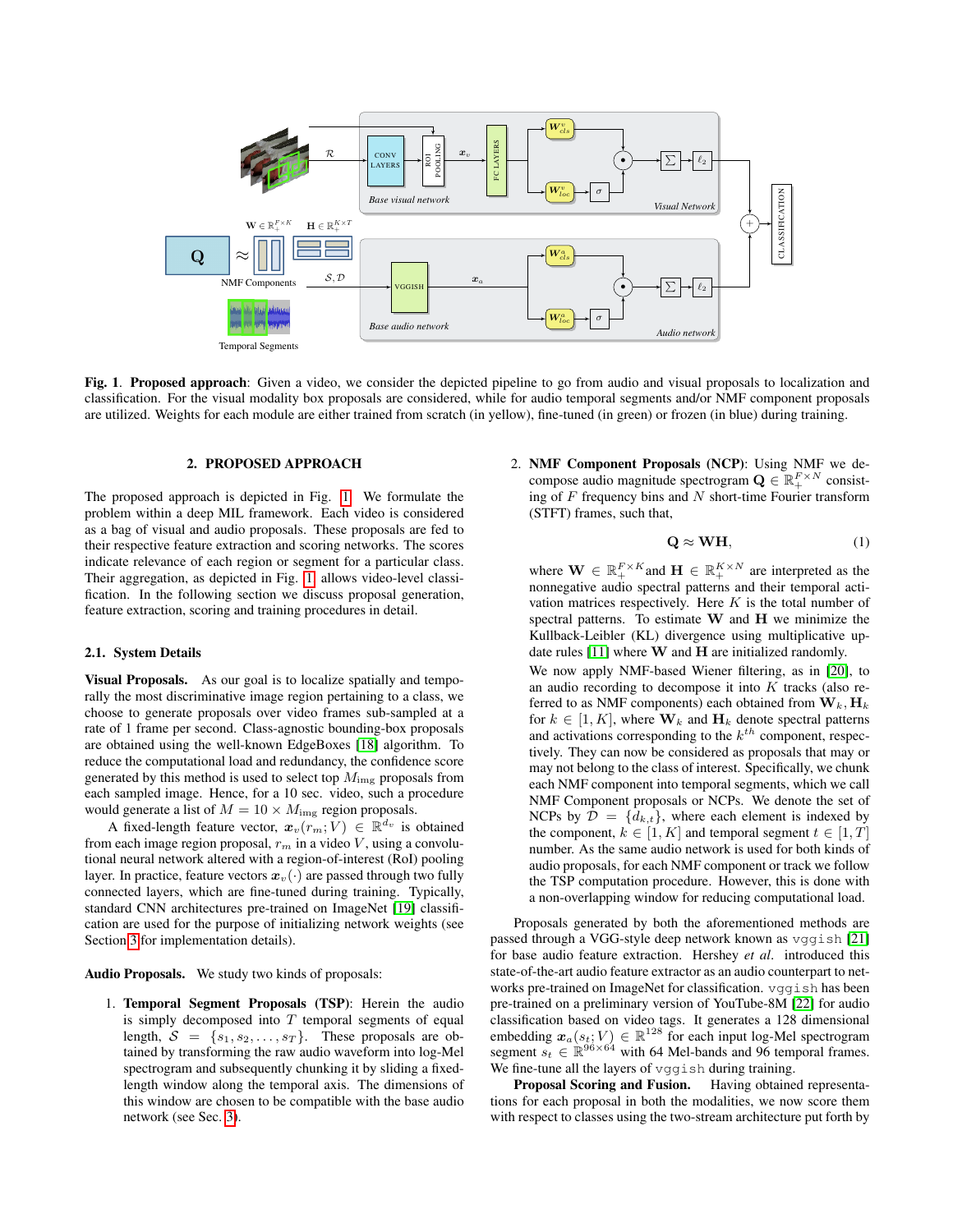Bilen *et al.* [\[23\]](#page-4-22). This module consists of parallel classification and localization streams. Generically denoting audio or visual proposals by P and their l−dimensional input representations to the scoring module by  $Z \in \mathbb{R}^{|\mathcal{P}| \times l}$ , the following sequence of operations is carried out: First, Z is passed through linear fully-connected layers of both classification and localization streams (shown with yellow in Fig. [1\)](#page-1-1) giving transformed matrices  $A \in \mathbb{R}^{|\mathcal{P}| \times C}$  and  $B \in \mathbb{R}^{|\mathcal{P}| \times C}$ , respectively. This is followed by a softmax operation on  $B$  in the localization stream, written as:

$$
[\sigma(B)]_{pc} = \frac{e^{b_{pc}}}{\sum_{p=1}^{|\mathcal{P}|} e^{b_{pc}}}, \ \forall (p, c) \in (1, |\mathcal{P}|) \times (1, C). \tag{2}
$$

This allows the localization layer to choose the most relevant proposals for each class. Subsequently, the classification stream output A is weighted by  $\sigma(B)$  through element-wise multiplication:  $E = A \odot \sigma(B)$ . Class scores over the video are obtained by summing the resulting weighted scores in  $E$  over all the proposals.

The same set of operations is carried out for both audio and visual proposals. Before addition of global level scores from both the modalities, they are  $\ell_2$ -normalized to ensure similar score range.

**Classification Loss and Training.** Given a set of  $N$  training videos and labels,  $\{(V^{(n)}, y^{(n)})\}_{n=1}^N$ , we solve a multi-label classification problem. Here  $y \in \mathcal{Y} = \{-1, +1\}^C$  with the class presence denoted by  $+1$  and absence by  $-1$ . To recall, for each video  $V^{(n)}$ , the network takes as input a set of image regions  $\mathcal{R}^{(n)}$ along with audio TSP  $\mathcal{S}^{(n)}$ , NCP  $\mathcal{D}^{(n)}$  or both. After performing the described operations on each modality separately, the  $\ell_2$  normalized scores are added and represented by  $\phi(V^{(n)}; w) \in \mathbb{R}^C$ , with all network weights and biases denoted by  $w$ . Both sub-modules are trained jointly using the multi-label hinge loss:

$$
L(\mathbf{w}) = \frac{1}{CN} \sum_{n=1}^{N} \sum_{c=1}^{C} \max\left(0, 1 - y_c^{(n)} \phi_c(V^{(n)}; \mathbf{w})\right).
$$
 (3)

#### 2.2. Source Enhancement

As noted earlier, a by-product of training the proposed system with NCPs is the ability to perform source enhancement. This can be done by aggregating the NMF component proposal relevance scores as follows:

• Denoting by  $\beta_{k,t}$  the score for  $k^{th}$  component's  $t^{th}$  temporal segment, we compute a global score for each component as

$$
\alpha_k = \max_{t \in T} \ \beta_{k,t}.
$$

• We apply min-max scaling between [0,1]:

$$
\alpha'_{k} = \frac{\alpha_{k} - \min(\alpha)}{\max(\alpha) - \min(\alpha)}.
$$

• This is followed by soft mask based source and noise spectrogram reconstruction using complex-valued mixture spectrogram X. Note that we can optionally apply a hard threshold  $\tau$  on  $\alpha'_{k}$  to choose the top ranked components for the source. This amounts to replacing  $\alpha'_{k}$  by the indicator function  $\mathbf{1}[\alpha'_k \geq \tau]$  in the following reconstruction equations:

$$
\mathbf{S} = \frac{\sum_k \alpha_k' \mathbf{W}_k \mathbf{H}_k}{\mathbf{W}\mathbf{H}} \mathbf{X}, \quad \mathbf{N} = \frac{\sum_k (1-\alpha_k') \mathbf{W}_k \mathbf{H}_k}{\mathbf{W}\mathbf{H}} \mathbf{X}
$$

Here S and N are the estimates of source of interest and of background noise, respectively.

#### 3. EXPERIMENTS

## <span id="page-2-1"></span><span id="page-2-0"></span>3.1. Setup

Dataset. We use Kinetics-Instruments (KI), a subset of the Kinetics dataset [\[24\]](#page-4-23) that contains 10s Youtube videos from 15 music instrument classes. From a total of 10,267 videos, we create training and testing sets that contain 9199 and 1023 videos, respectively. For source enhancement evaluation, we handpicked 45 "clean" instrument recordings, 3 per class. Due to their unconstrained nature, the audio recordings are mostly noisy, *i.e.* videos are either shot with accompanying music/instruments or in acoustic environments containing other background events. In that context, "clean" refers to solo instrument samples with minimal amount of such noise.

Systems. Based on the configuration depicted in Fig. [1,](#page-1-1) we propose to evaluate audio-only, A, and audio-visual (multimodal), V + A, systems with different audio proposal types, namely:

- A (TSP): temporal segment proposals,
- A (NCP): NMF component proposals,
- A (TSP, NCP): all TSPs and NCPs are put together into the same bag and fed to the audio network.

While systems using only TSP give state-of-the-art results [\[1\]](#page-4-0), they serve as a strong baseline for establishing the usefulness of NCPs in classification. For source enhancement we compare with the following NMF related methods:

- Supervised NMF [\[25\]](#page-4-24): We use the class labels to train separate dictionaries of size 100 for each music instrument with stochastic mini-batch updates. At test time, depending on the label, the mixture is projected onto the appropriate dictionary for source reconstruction.
- NMF Mel-Clustering [\[26\]](#page-4-25): This blind audio-only method reconstructs source and noise signals by clustering mel-spectra of NMF components. We take help of the example code provided online for implementation in MATLAB [\[27\]](#page-4-26).

Implementation Details. All proposed systems are implemented in Tensorflow. They were trained for 10 epochs using Adam optimizer with a learning rate of  $10^{-5}$  and a batch size of 1. We use the MATLAB implementation of EdgeBoxes for generating image region proposals, obtaining approximately 100 regions per video with  $M_{img} = 10$ . Base visual features  $x_v \in \mathbb{R}^{9216}$  are extracted using caffenet with pre-trained ImageNet weights and  $6 \times 6$  RoI pool-ing layer modification [\[28\]](#page-4-27). The fully connected layers, namely  $fc_6$ and  $fc<sub>7</sub>$ , are fine-tuned with 50% dropout.

For audio, each recording is resampled to 16 kHz before processing. We use the official Tensorflow implementation of vggish [\[29\]](#page-4-28). The whole audio network is fine-tuned during training. For TSP generation we first compute log-Mel spectrum over the whole file with a window size of 25ms and 10ms hop length. The resulting spectrum is chunked into segment proposals using a 960ms window with a 480ms stride. For log-Mel spectrum computation we use the accompanying vggish code implementation. For a 10 second recording, this yields 20 segments of size  $96 \times 64$ . For NCP, we consider  $K = 20$  components with KL divergence and multiplicative updates. As stated in Sec. [2.1,](#page-1-2) each NMF component is passed through the TSP computation pipeline with a non-overlapping window, giving a total of  $200 (20 \times 10)$  NCPs for a 10s audio recording.

#### Testing Protocol

• *Classification*: Kinetics-Instruments is a multi-class dataset. Hence, we consider  $\argmax_{c} s_c$  of the score vector to be the predicted class and report the overall accuracy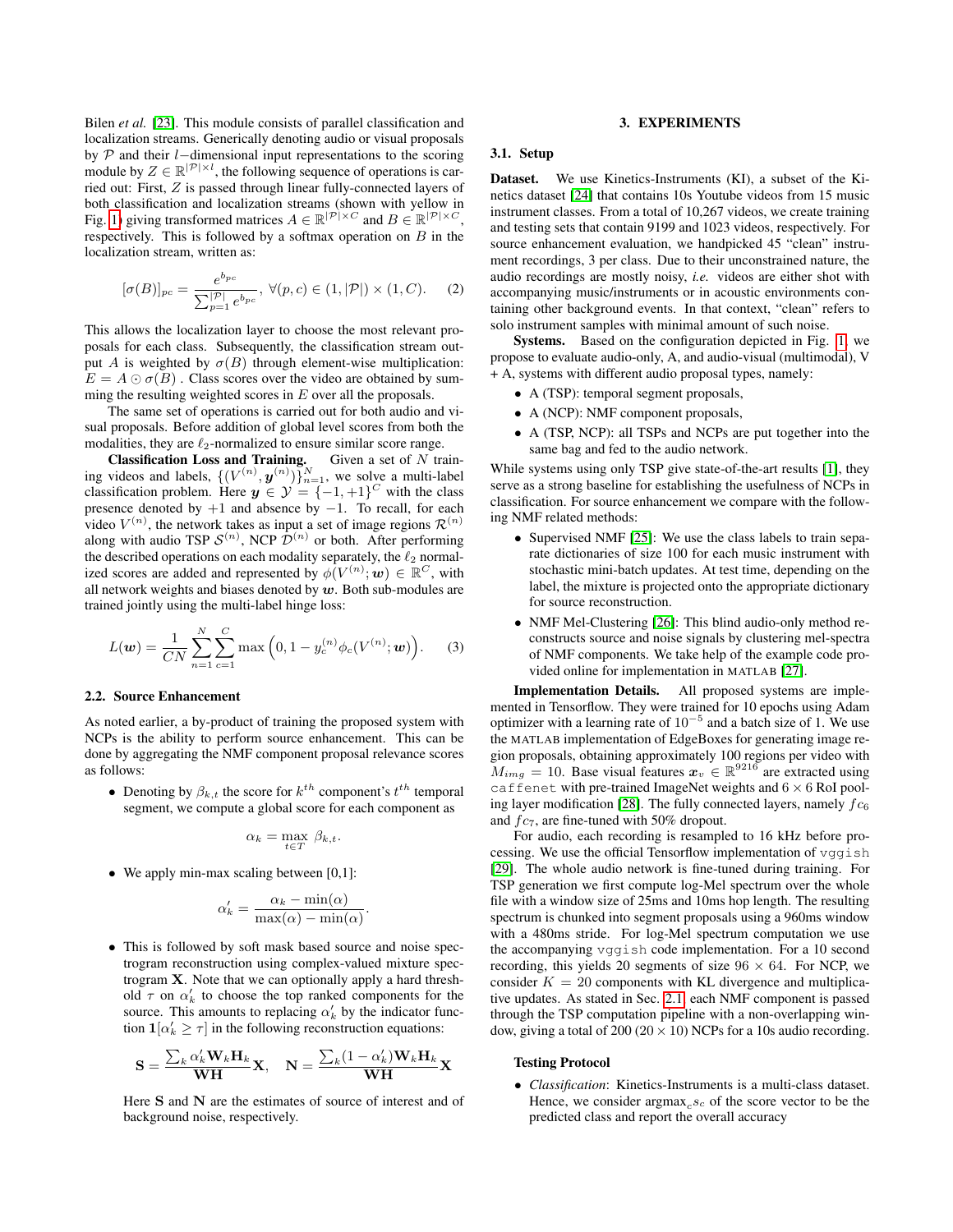• *Source enhancement*: We corrupt the original audio with background noise corresponding to recordings of environments such as bus, busy street, park, etc. using one audio file per scene from the DCASE 2013 scene classification dataset [\[30\]](#page-4-29). The system can be utilized in two modes: *label known* and *label unknown*. For the former, where the source of interest is known, we simply use the proposal ranking given by the corresponding classifier for reconstruction. For the latter, the system's classification output is used to infer the source.

## 3.2. Classification Results

In Table [1](#page-3-0) we show classification results on KI for all systems explained previously. For methods using NMF decomposition, the accuracy is averaged over 5 runs to account for changes due to random initialization. We observe that the accuracies are consistent across runs *i.e.* the standard deviation does not exceed 0.5 for any of the proposed systems.

|     | System             | Accuracy $(\% )$ |
|-----|--------------------|------------------|
| (a) | A (TSP)            | 75.3             |
| (b) | A (NCP)            | 71.1             |
| (c) | A (NCP, TSP)       | 76.7             |
| (d) | $(a) + (b)$        | 77.3             |
| (e) | $V + A(TSP)$       | 84.5             |
| (f) | $V + A (NCP)$      | 80.9             |
| (g) | $V + A$ (NCP, TSP) | 84.6             |
| (h) | $(e) + (f)$        | 84.6             |

<span id="page-3-0"></span>Table 1. Classification results on KI test set. Here, (d) adds the classification scores of systems (a) and (b) at test time [resp. for (h)]

First, we note an evident increase in performance for all the AV systems when contrasted with audio-only methods. Indeed, the image sequence provides strong complementary information about an instrument's presence when audio is noisy. We also see that using NCP in conjunction with TSP results in a noticable improvement for the audio-only systems. In comparison, this relative difference is negligible for multimodal methods. A possible explanation is that NCPs are expected to provide complementary information in noisy acoustic conditions. Thus, their contribution in assisting TSP is visible for audio-only classification. On the other hand, vision itself serves as a strong supporting cue for classification, unaffected by noise in audio and its presence limits the reliance on NCP. The accuracy drop when using NCP alone is expected as whole audio segments could often be easier to classify than individual components.

|            |      | SNR (dB) $V + A(TSP)$ $V + A(NCP, TSP)$ |
|------------|------|-----------------------------------------|
| $^{\circ}$ | 73.9 | 75.6                                    |
| $-10$      | 63.2 | 65.2                                    |
| $-20$      | 58.7 | 59.2                                    |

Table 2. Classification accuracy on KI dataset for different levels of noise in the test audio

To further test the usefulness of NCP, we corrupt the test set audio with additional noise at different SNRs using samples from DCASE 2013 scene classification data. Average classification scores over this noisy test set are reported in Table 2. We observe a clear improvement even for the multimodal system when used with NCPs.



Fig. 2. Visual localization examples for different instruments (clockwise from top left: accordion, bagpipes, trombone and saxophone) from the test set. Max. scoring bounding box shown in green.

### <span id="page-3-1"></span>3.3. Source Enhancement Results and Visual Localization Examples

Following the testing protocol stated in Sec. [3.1,](#page-2-1) we report, in Table 3, average Source to Distortion Ratio (SDR) [\[31\]](#page-4-30) over 450 audio mixtures created by mixing each of the 45 clean samples from the dataset with 10 noisy audio scenes. The results look promising but not state-of-the-art. This performance gap can be explained by noting that the audio network is trained for the task of audio event detection and thus does not yield optimal performance for source enhancement. The network focuses on discriminative components, failing to separate some source components from the noise by a larger margin, possibly requiring manual thresholding for best results. Also, performance for the proposed systems does not degrade when used in "Label Unknown" mode, indicating that despite incorrect classification the system is able to cluster acoustically similar sounds. Performance of supervised NMF seems to suffer due to training on a noisy dataset. We present some visual localization examples in Fig. [2.](#page-3-1) Examples and supplementary material are available on our companion website.<sup>[1](#page-3-2)</sup>

| System                      | Label Known | Label Unknown |
|-----------------------------|-------------|---------------|
| Supervised NMF              | 2.32        |               |
| NMF Mel-Clustering          |             | 4.32          |
| $V + A$ (NCP), soft         | 3.29        | 3.29          |
| $V + A (NCP), \tau = 0.1$   | 3.77        | 3.85          |
| $V + A(NCP)$ , $\tau = 0.2$ | 3.56        | 3.56          |
| $V + A$ (NCP, TSP), soft    | 2.11        | 2.15          |

Table 3. Average SDR over mixtures created by combining clean instrument examples with environmental scenes.

## 4. CONCLUSION

We have presented a novel system for robust AV object extraction under weak supervision. Unlike previous multimodal studies, we only use weak labels for training. The central idea is to perform MIL over a set of audio and visual proposals. In particular, we propose the use of NMF for generating audio proposals. Its advantage for robust AV object classification in noisy acoustic conditions and source enhancement capability is demonstrated over a large dataset of musical instrument videos.

<span id="page-3-2"></span><sup>1</sup>[https://perso.telecom-paristech.fr/sparekh/](https://perso.telecom-paristech.fr/sparekh/icassp2019.html) [icassp2019.html](https://perso.telecom-paristech.fr/sparekh/icassp2019.html)